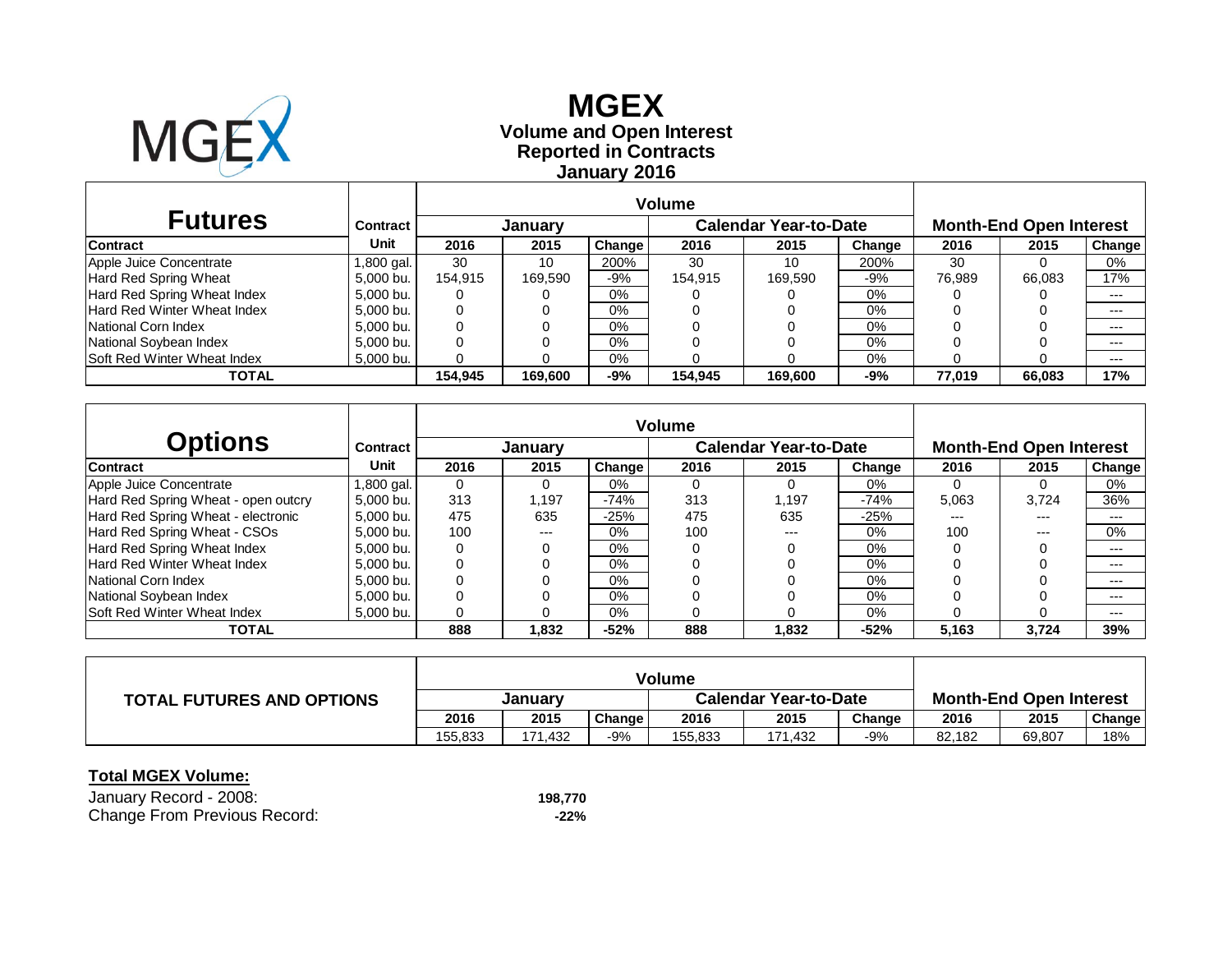

# **Reported in Contracts Volume and Open Interest MGEX February 2016**

|                                    |           | <b>Volume</b>   |         |        |                       |         |        |                                |        |        |
|------------------------------------|-----------|-----------------|---------|--------|-----------------------|---------|--------|--------------------------------|--------|--------|
| <b>Futures</b>                     | Contract  | <b>February</b> |         |        | Calendar Year-to-Date |         |        | <b>Month-End Open Interest</b> |        |        |
| <b>Contract</b>                    | Unit      | 2016            | 2015    | Change | 2016                  | 2015    | Change | 2016                           | 2015   | Change |
| Apple Juice Concentrate            | ,800 gal. | 65              |         | $0\%$  | 95                    | 10      | 850%   | 85                             |        | 0%     |
| Hard Red Spring Wheat              | 5,000 bu. | 245.313         | 220,585 | 11%    | 400.228               | 390,175 | 3%     | 70.075                         | 68,006 | 3%     |
| Hard Red Spring Wheat Index        | 5,000 bu. | 0               |         | 0%     |                       |         | 0%     |                                |        | $---$  |
| Hard Red Winter Wheat Index        | 5,000 bu. | 0               |         | 0%     |                       |         | 0%     |                                |        | $---$  |
| National Corn Index                | 5,000 bu. | 0               |         | $0\%$  |                       |         | 0%     |                                |        | $---$  |
| National Soybean Index             | 5,000 bu. | 0               |         | 0%     |                       |         | 0%     |                                |        | $---$  |
| <b>Soft Red Winter Wheat Index</b> | 5,000 bu. | 0               |         | $0\%$  |                       |         | 0%     |                                |        | $---$  |
| <b>TOTAL</b>                       |           | 245.378         | 220,585 | 11%    | 400.323               | 390,185 | 3%     | 70.160                         | 68.006 | 3%     |

|                                     |            | <b>Volume</b> |                 |                     |       |                              |        |                                |       |        |  |
|-------------------------------------|------------|---------------|-----------------|---------------------|-------|------------------------------|--------|--------------------------------|-------|--------|--|
| <b>Options</b>                      | Contract   |               | <b>February</b> |                     |       | <b>Calendar Year-to-Date</b> |        | <b>Month-End Open Interest</b> |       |        |  |
| <b>Contract</b>                     | Unit       | 2016          | 2015            | Change <sup>1</sup> | 2016  | 2015                         | Change | 2016                           | 2015  | Change |  |
| Apple Juice Concentrate             | 1,800 gal. | $\Omega$      | 0               | $0\%$               |       |                              | 0%     |                                |       | 0%     |  |
| Hard Red Spring Wheat - open outcry | 5.000 bu.  | 794           | 331             | 140%                | 1.107 | 1.528                        | -28%   | 3,052                          | 2.346 | 30%    |  |
| Hard Red Spring Wheat - electronic  | 5.000 bu.  | 390.ا         | 443             | 214%                | 1,865 | 1,078                        | 73%    | ---                            | ---   | $---$  |  |
| Hard Red Spring Wheat - CSOs        | 5.000 bu.  | 0             | 51              | $-100%$             | 100   | 51                           | 96%    |                                |       | 0%     |  |
| Hard Red Spring Wheat Index         | 5.000 bu.  | 0             | 0               | 0%                  |       |                              | $0\%$  |                                |       | $---$  |  |
| Hard Red Winter Wheat Index         | 5.000 bu.  | 0             |                 | 0%                  |       |                              | $0\%$  |                                |       | $---$  |  |
| National Corn Index                 | 5.000 bu.  | 0             |                 | 0%                  |       |                              | $0\%$  |                                |       | $---$  |  |
| National Soybean Index              | 5.000 bu.  | 0             |                 | 0%                  |       |                              | $0\%$  |                                |       | $---$  |  |
| <b>Soft Red Winter Wheat Index</b>  | 5,000 bu.  | 0             |                 | 0%                  |       |                              | 0%     |                                |       | $---$  |  |
| TOTAL                               |            | 2,184         | 825             | 165%                | 3,072 | 2,657                        | 16%    | 3,052                          | 2,346 | 30%    |  |

|                                  | <b>Volume</b>   |         |        |                              |         |        |                                |        |               |
|----------------------------------|-----------------|---------|--------|------------------------------|---------|--------|--------------------------------|--------|---------------|
| <b>TOTAL FUTURES AND OPTIONS</b> | <b>February</b> |         |        | <b>Calendar Year-to-Date</b> |         |        | <b>Month-End Open Interest</b> |        |               |
|                                  | 2016            | 2015    | Change | 2016                         | 2015    | Change | 2016                           | 2015   | <b>Change</b> |
|                                  | 247.562         | 221.410 | 12%    | 403.395                      | 392.842 | 3%     | 73.212                         | 70,352 | 4%            |

| February Record - 2016:      | 247,562 |
|------------------------------|---------|
| Change From Previous Record: | 11%     |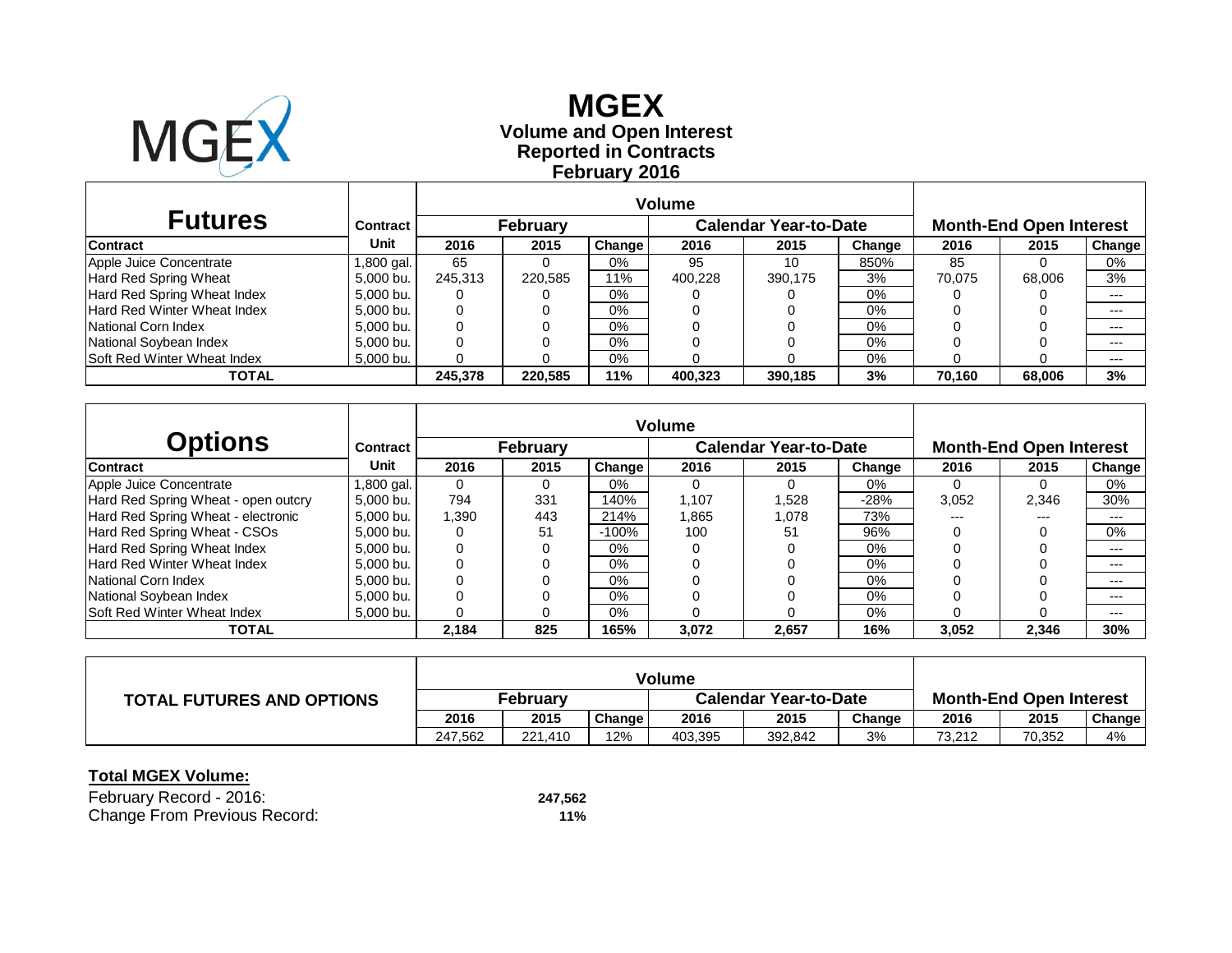

# **Reported in Contracts Volume and Open Interest MGEX March 2016**

| <b>Futures</b>                     | <b>Contract</b> |         | March   |        |         | <b>Calendar Year-to-Date</b> |        | <b>Month-End Open Interest</b> |        |               |  |
|------------------------------------|-----------------|---------|---------|--------|---------|------------------------------|--------|--------------------------------|--------|---------------|--|
| <b>Contract</b>                    | Unit            | 2016    | 2015    | Change | 2016    | 2015                         | Change | 2016                           | 2015   | <b>Change</b> |  |
| Apple Juice Concentrate            | .800 gal.       | 20      |         | $0\%$  | 115     | 10                           | 1050%  | 90                             |        | 0%            |  |
| Hard Red Spring Wheat              | 5,000 bu.       | 144.187 | 127.173 | 13%    | 544.415 | 517,348                      | 5%     | 69.501                         | 68.719 | $1\%$         |  |
| Hard Red Spring Wheat Index        | 5.000 bu.       | 0       |         | 0%     |         |                              | 0%     |                                |        | $---$         |  |
| <b>Hard Red Winter Wheat Index</b> | 5.000 bu.       | 0       |         | 0%     |         |                              | $0\%$  |                                |        | $---$         |  |
| National Corn Index                | 5.000 bu.       | 0       |         | $0\%$  |         |                              | $0\%$  |                                |        | $---$         |  |
| National Soybean Index             | 5.000 bu.       |         |         | $0\%$  |         |                              | 0%     |                                |        | $---$         |  |
| Soft Red Winter Wheat Index        | 5,000 bu.       |         |         | $0\%$  |         |                              | $0\%$  |                                |        | $---$         |  |
| <b>TOTAL</b>                       |                 | 144.207 | 127.173 | 13%    | 544,530 | 517.358                      | 5%     | 69.591                         | 68.719 | 1%            |  |

|                                     |            | <b>Volume</b> |      |         |                              |       |        |                                |       |               |  |
|-------------------------------------|------------|---------------|------|---------|------------------------------|-------|--------|--------------------------------|-------|---------------|--|
| <b>Options</b>                      | Contract   | <b>March</b>  |      |         | <b>Calendar Year-to-Date</b> |       |        | <b>Month-End Open Interest</b> |       |               |  |
| <b>Contract</b>                     | Unit       | 2016          | 2015 | Changel | 2016                         | 2015  | Change | 2016                           | 2015  | <b>Change</b> |  |
| Apple Juice Concentrate             | 1,800 gal. | 20            |      | 0%      | 20                           |       | 0%     | 20                             |       | 0%            |  |
| Hard Red Spring Wheat - open outcry | 5.000 bu.  | 1,152         | 562  | 105%    | 2,259                        | 2,090 | 8%     | 4,009                          | 2,876 | 39%           |  |
| Hard Red Spring Wheat - electronic  | 5.000 bu.  | 557           | 380  | 47%     | 2.422                        | 1,458 | 66%    | ---                            | ---   | ---           |  |
| Hard Red Spring Wheat - CSOs        | 5.000 bu.  | 0             |      | $0\%$   | 100                          | 51    | 96%    |                                |       | 0%            |  |
| Hard Red Spring Wheat Index         | 5.000 bu.  | 0             |      | $0\%$   |                              |       | 0%     |                                |       | $---$         |  |
| Hard Red Winter Wheat Index         | 5.000 bu.  | 0             |      | $0\%$   |                              |       | 0%     |                                |       | $---$         |  |
| National Corn Index                 | 5.000 bu.  | 0             |      | $0\%$   |                              |       | 0%     |                                |       | $---$         |  |
| National Soybean Index              | 5.000 bu.  |               |      | $0\%$   |                              |       | 0%     |                                |       | ---           |  |
| Soft Red Winter Wheat Index         | 5,000 bu.  | 0             |      | $0\%$   |                              |       | $0\%$  |                                |       | ---           |  |
| <b>TOTAL</b>                        |            | 1,729         | 942  | 84%     | 4,801                        | 3,599 | 33%    | 4,029                          | 2,876 | 40%           |  |

|                                  |              |         |        | Volume                       |         |        |                                |        |               |
|----------------------------------|--------------|---------|--------|------------------------------|---------|--------|--------------------------------|--------|---------------|
| <b>TOTAL FUTURES AND OPTIONS</b> | <b>March</b> |         |        | <b>Calendar Year-to-Date</b> |         |        | <b>Month-End Open Interest</b> |        |               |
|                                  | 2016         | 2015    | Change | 2016                         | 2015    | Change | 2016                           | 2015   | <b>Change</b> |
|                                  | 145.936      | 128.115 | 14%    | 549,331                      | 520,957 | 5%     | 73,620                         | 71,595 | 3%            |

#### **Total MGEX Volume:**

March Record - 2014: **170,400** Change From Previous Record: **-14%**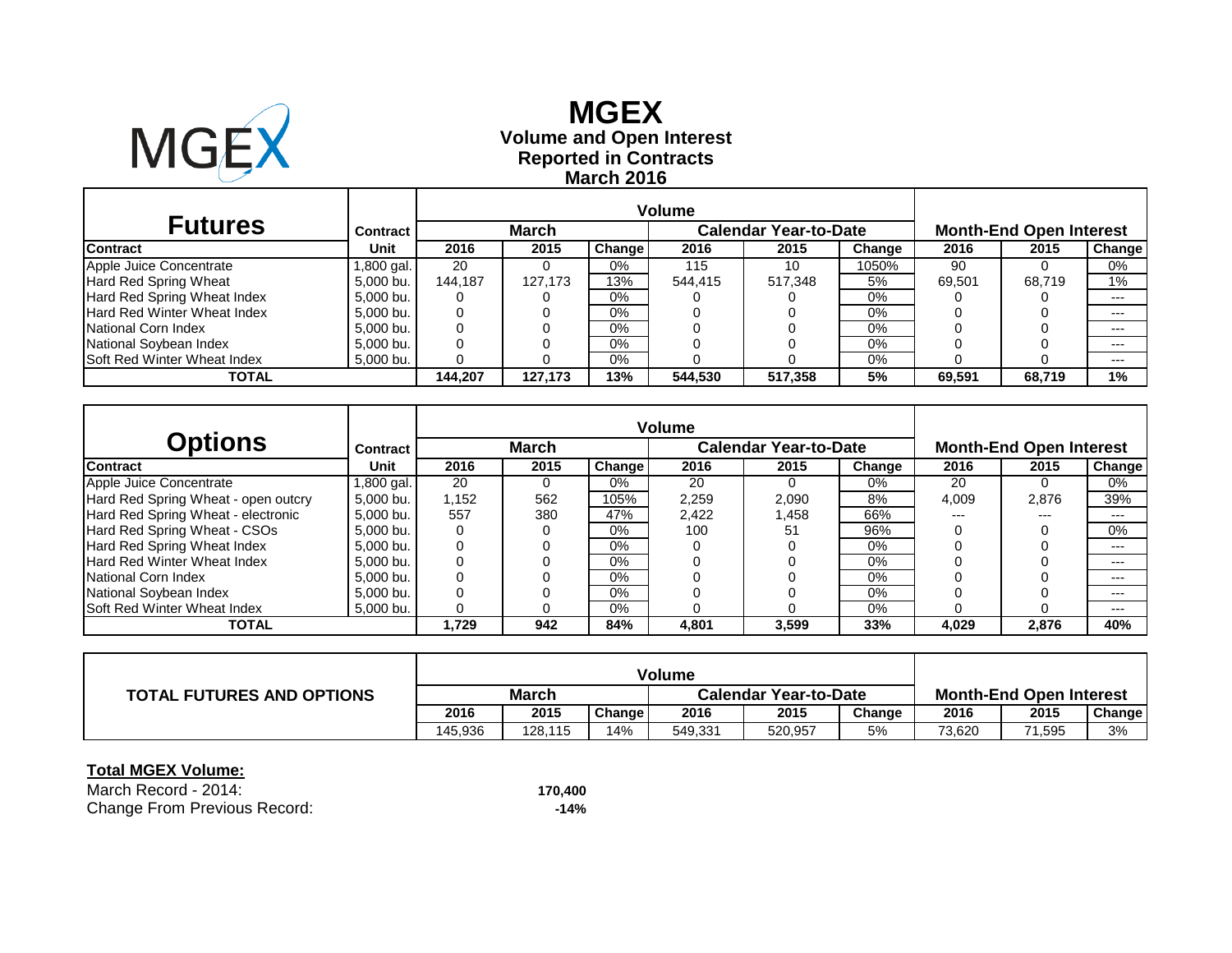

# **Reported in Contracts Volume and Open Interest MGEX April 2016**

| <b>Futures</b>                     | Contract  | April   |         |         | <b>Calendar Year-to-Date</b> |         |        | <b>Month-End Open Interest</b> |        |        |
|------------------------------------|-----------|---------|---------|---------|------------------------------|---------|--------|--------------------------------|--------|--------|
| <b>Contract</b>                    | Unit      | 2016    | 2015    | Change  | 2016                         | 2015    | Change | 2016                           | 2015   | Change |
| Apple Juice Concentrate            | ,800 gal. | 10      |         | 0%      | 125                          | 10      | 150%   | 94                             |        | 0%     |
| Hard Red Spring Wheat              | 5.000 bu. | 210.052 | 217.645 | $-3%$   | 754.467                      | 734,993 | 3%     | 57.603                         | 68.094 | $-15%$ |
| Hard Red Spring Wheat Index        | 5.000 bu. | 0       |         | 0%      |                              |         | $0\%$  |                                |        | $---$  |
| Hard Red Winter Wheat Index        | 5.000 bu. | 0       |         | 0%      |                              |         | 0%     |                                |        | $---$  |
| National Corn Index                | 5.000 bu. |         |         | 0%      |                              |         | 0%     |                                |        | $---$  |
| National Soybean Index             | 5.000 bu. |         |         | 0%      |                              |         | 0%     |                                |        | $---$  |
| Soft Red Winter Wheat Index        | 5,000 bu. |         |         | $0\%$   |                              |         | 0%     |                                |        | $---$  |
| -3%<br>210.062<br>217.645<br>TOTAL |           |         | 754.592 | 735.003 | 3%                           | 57,697  | 68.094 | $-15%$                         |        |        |

|                                     |            | <b>Volume</b> |       |               |       |                              |        |                                |       |        |  |
|-------------------------------------|------------|---------------|-------|---------------|-------|------------------------------|--------|--------------------------------|-------|--------|--|
| <b>Options</b>                      | Contract   |               | April |               |       | <b>Calendar Year-to-Date</b> |        | <b>Month-End Open Interest</b> |       |        |  |
| <b>Contract</b>                     | Unit       | 2016          | 2015  | <b>Change</b> | 2016  | 2015                         | Change | 2016                           | 2015  | Change |  |
| Apple Juice Concentrate             | 1,800 gal. | 0             |       | 0%            | 20    | $\Omega$                     | 0%     | 20                             |       | 0%     |  |
| Hard Red Spring Wheat - open outcry | 5.000 bu.  | 1.028         | 430   | 139%          | 3,287 | 2.520                        | 30%    | 3.911                          | 3.473 | 13%    |  |
| Hard Red Spring Wheat - electronic  | 5.000 bu.  | 931           | 1.603 | $-42%$        | 3,353 | 3,061                        | 10%    | ---                            | ---   | $---$  |  |
| Hard Red Spring Wheat - CSOs        | 5.000 bu.  | 0             | 50    | $-100%$       | 100   | 101                          | $-1\%$ |                                |       | $0\%$  |  |
| Hard Red Spring Wheat Index         | 5.000 bu.  | 0             |       | 0%            |       |                              | $0\%$  |                                |       | ---    |  |
| Hard Red Winter Wheat Index         | 5.000 bu.  | 0             |       | $0\%$         |       |                              | $0\%$  |                                |       | $---$  |  |
| National Corn Index                 | 5.000 bu.  | 0             |       | $0\%$         |       |                              | $0\%$  |                                |       | ---    |  |
| National Sovbean Index              | 5.000 bu.  | 0             |       | $0\%$         |       |                              | $0\%$  |                                |       | $---$  |  |
| <b>Soft Red Winter Wheat Index</b>  | 5.000 bu.  | 0             |       | $0\%$         |       |                              | $0\%$  |                                |       | $---$  |  |
| <b>TOTAL</b>                        |            | 1,959         | 2,083 | -6%           | 6,760 | 5,682                        | 19%    | 3,931                          | 3,473 | 13%    |  |

|                                  | <b>Volume</b> |         |        |                              |         |        |                                |        |        |
|----------------------------------|---------------|---------|--------|------------------------------|---------|--------|--------------------------------|--------|--------|
| <b>TOTAL FUTURES AND OPTIONS</b> | April         |         |        | <b>Calendar Year-to-Date</b> |         |        | <b>Month-End Open Interest</b> |        |        |
|                                  | 2016          | 2015    | Change | 2016                         | 2015    | Change | 2016                           | 2015   | Change |
|                                  | 212.021       | 219.728 | -4%    | 761.352                      | 740,685 | 3%     | 61.628                         | 71.567 | 14%    |

| April Record - 2015:         | 219,728 |
|------------------------------|---------|
| Change From Previous Record: | -4%     |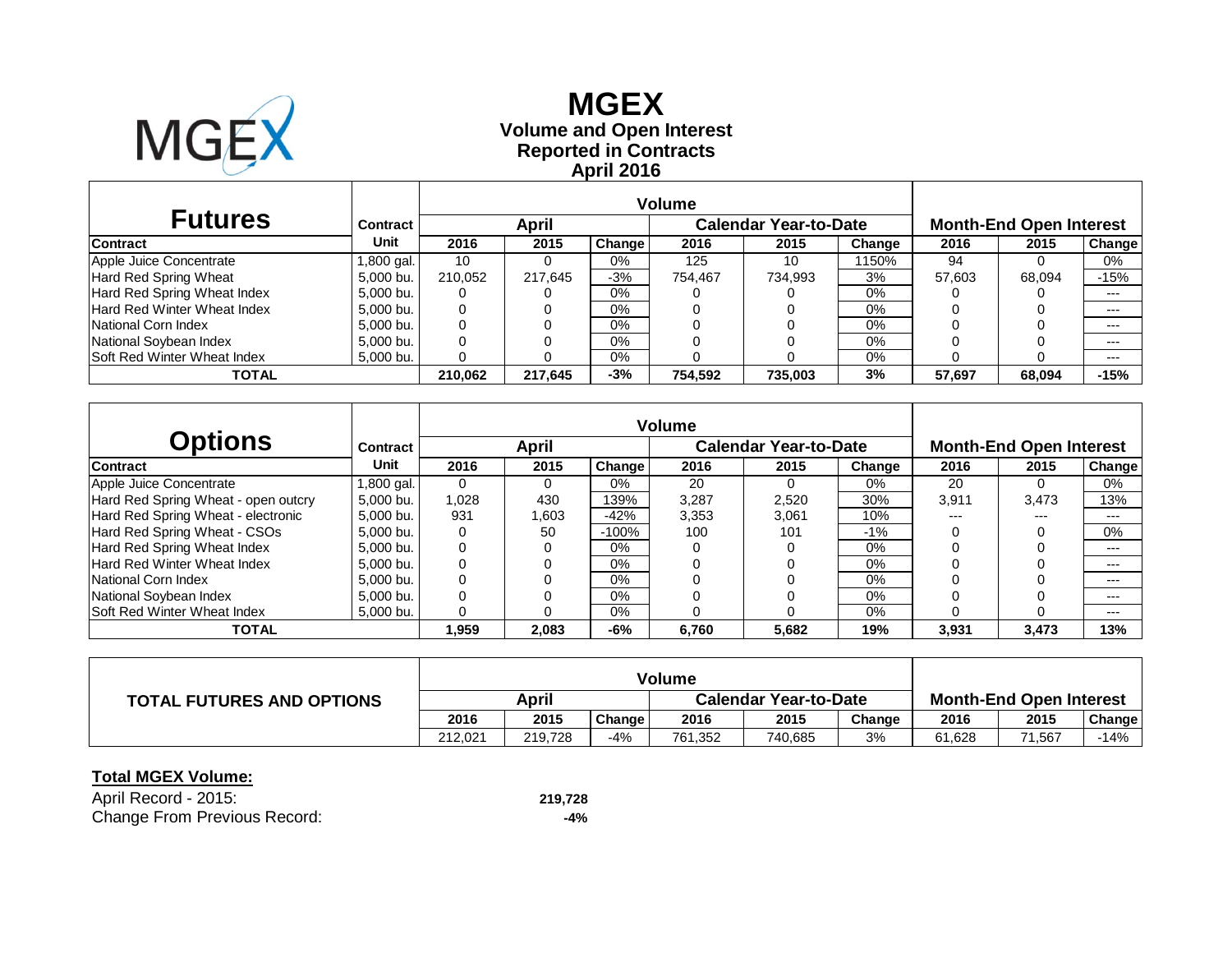

# **Reported in Contracts Volume and Open Interest MGEX May 2016**

| <b>Futures</b>              | Contract   |         | May     |        |         | <b>Calendar Year-to-Date</b> | <b>Month-End Open Interest</b> |        |        |               |
|-----------------------------|------------|---------|---------|--------|---------|------------------------------|--------------------------------|--------|--------|---------------|
| <b>Contract</b>             | Unit       | 2016    | 2015    | Change | 2016    | 2015                         | Change                         | 2016   | 2015   | <b>Change</b> |
| Apple Juice Concentrate     | 1,800 gal. | 10      |         | 0%     | 135     | 10                           | 1250%                          | 84     |        | 0%            |
| Hard Red Spring Wheat       | 5,000 bu.  | 116.982 | 132.514 | $-12%$ | 871.449 | 867,507                      | 0%                             | 55.283 | 69.828 | $-21%$        |
| Hard Red Spring Wheat Index | 5,000 bu.  | 0       |         | 0%     |         |                              | 0%                             |        |        | $---$         |
| Hard Red Winter Wheat Index | 5.000 bu.  | 0       |         | 0%     |         |                              | 0%                             |        |        | $---$         |
| National Corn Index         | 5.000 bu.  | 0       |         | 0%     |         |                              | $0\%$                          |        |        | $---$         |
| National Soybean Index      | 5.000 bu.  | 0       |         | 0%     |         |                              | 0%                             |        |        | $---$         |
| Soft Red Winter Wheat Index | 5,000 bu.  | 0       |         | 0%     |         |                              | 0%                             |        |        | $---$         |
| TOTAL                       |            | 116.992 | 132.514 | $-12%$ | 871.584 | 867,517                      | 0%                             | 55,367 | 69,828 | $-21%$        |

|                                     |           |          |       |        | <b>Volume</b> |                              |        |                                |       |        |  |
|-------------------------------------|-----------|----------|-------|--------|---------------|------------------------------|--------|--------------------------------|-------|--------|--|
| <b>Options</b>                      | Contract  |          | May   |        |               | <b>Calendar Year-to-Date</b> |        | <b>Month-End Open Interest</b> |       |        |  |
| Contract                            | Unit      | 2016     | 2015  | Change | 2016          | 2015                         | Change | 2016                           | 2015  | Change |  |
| Apple Juice Concentrate             | 800 gal.  | $\Omega$ |       | $0\%$  | 20            |                              | 0%     | 20                             |       | 0%     |  |
| Hard Red Spring Wheat - open outcry | 5.000 bu. | 760      | 353   | 115%   | 4,047         | 2,873                        | 41%    | 4,626                          | 4,317 | 7%     |  |
| Hard Red Spring Wheat - electronic  | 5.000 bu. | 429      | 969   | -56%   | 3.782         | 4.030                        | $-6%$  | $---$                          | ---   | ---    |  |
| Hard Red Spring Wheat - CSOs        | 5.000 bu. | 0        | 0     | 0%     | 100           | 101                          | $-1\%$ |                                |       | 0%     |  |
| Hard Red Spring Wheat Index         | 5.000 bu. | 0        |       | $0\%$  |               |                              | 0%     |                                |       | $---$  |  |
| Hard Red Winter Wheat Index         | 5.000 bu. | $\Omega$ |       | 0%     |               |                              | $0\%$  |                                |       | ---    |  |
| National Corn Index                 | 5.000 bu. | 0        |       | 0%     |               |                              | $0\%$  |                                |       | $---$  |  |
| National Soybean Index              | 5.000 bu. | $\Omega$ |       | 0%     |               |                              | $0\%$  |                                |       | $---$  |  |
| Soft Red Winter Wheat Index         | 5.000 bu. | 0        |       | 0%     |               |                              | 0%     |                                |       | $---$  |  |
| <b>TOTAL</b>                        |           | 1,189    | 1,322 | $-10%$ | 7,949         | 7.004                        | 13%    | 4,646                          | 4,317 | 8%     |  |

|                                  | <b>Volume</b> |         |        |                              |         |        |                                |        |        |
|----------------------------------|---------------|---------|--------|------------------------------|---------|--------|--------------------------------|--------|--------|
| <b>TOTAL FUTURES AND OPTIONS</b> | Mav           |         |        | <b>Calendar Year-to-Date</b> |         |        | <b>Month-End Open Interest</b> |        |        |
|                                  | 2016          | 2015    | Change | 2016                         | 2015    | Change | 2016                           | 2015   | Change |
|                                  | 118.181       | 133.836 | $-12%$ | 879,533                      | 874,521 | 1%     | 60,013                         | 74.145 | $-19%$ |

| May Record - 2015:           | 162,863 |
|------------------------------|---------|
| Change From Previous Record: | -27%    |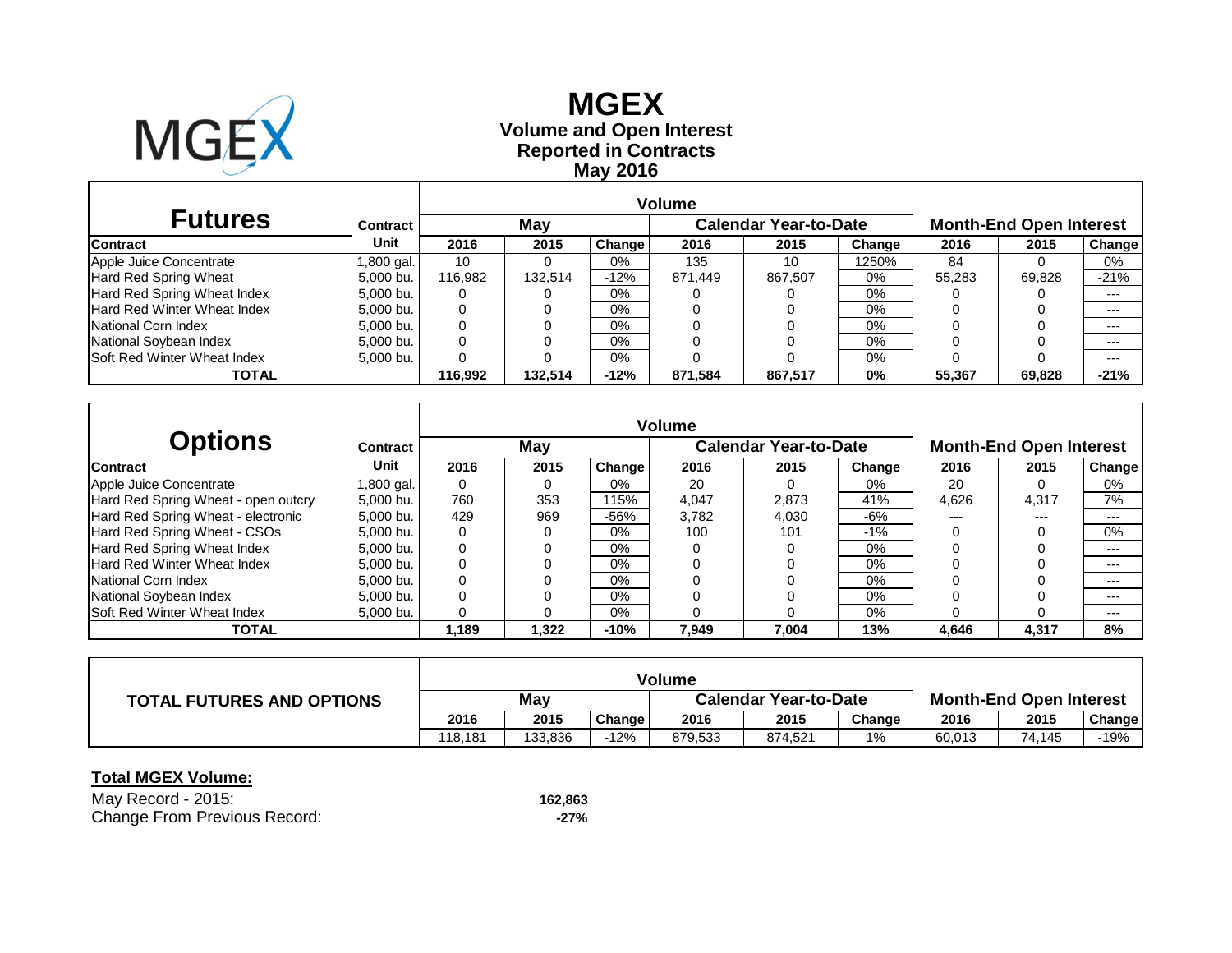

# **Reported in Contracts Volume and Open Interest MGEX June 2016**

| <b>Futures</b>                     | Contract   |         | June    |               |           | <b>Calendar Year-to-Date</b> | <b>Month-End Open Interest</b> |        |        |               |
|------------------------------------|------------|---------|---------|---------------|-----------|------------------------------|--------------------------------|--------|--------|---------------|
| <b>Contract</b>                    | Unit       | 2016    | 2015    | <b>Change</b> | 2016      | 2015                         | Change                         | 2016   | 2015   | <b>Change</b> |
| Apple Juice Concentrate            | 1,800 gal. | 54      |         | 0%            | 189       | 10                           | 1790%                          | 78     |        | 0%            |
| Hard Red Spring Wheat              | 5,000 bu.  | 243.268 | 255,808 | -5%           | 1.114.717 | .123,315                     | -1%                            | 54.118 | 56.535 | -4%           |
| Hard Red Spring Wheat Index        | 5,000 bu.  |         |         | $0\%$         |           |                              | 0%                             |        |        | $---$         |
| Hard Red Winter Wheat Index        | 5,000 bu.  |         |         | $0\%$         |           |                              | $0\%$                          |        |        | $--$          |
| National Corn Index                | 5,000 bu.  |         |         | $0\%$         |           |                              | $0\%$                          |        |        | $---$         |
| National Soybean Index             | 5,000 bu.  |         |         | $0\%$         |           |                              | 0%                             |        |        | $---$         |
| <b>Soft Red Winter Wheat Index</b> | 5,000 bu.  |         |         | $0\%$         |           |                              | 0%                             |        |        | $---$         |
| <b>TOTAL</b>                       |            | 243.322 | 255,808 | -5%           | 1,114,906 | 1,123,325                    | $-1%$                          | 54.196 | 56,535 | -4%           |

| Options                             | <b>Contract</b> |       | June  |               |        | <b>Calendar Year-to-Date</b> | <b>Month-End Open Interest</b> |       |       |               |
|-------------------------------------|-----------------|-------|-------|---------------|--------|------------------------------|--------------------------------|-------|-------|---------------|
| <b>Contract</b>                     | Unit            | 2016  | 2015  | <b>Change</b> | 2016   | 2015                         | Change                         | 2016  | 2015  | <b>Change</b> |
| Apple Juice Concentrate             | .800 gal.       | 20    |       | 0%            | 40     |                              | 0%                             |       | 0     | 0%            |
| Hard Red Spring Wheat - open outcry | 5.000 bu.       | 2,003 | 962   | 108%          | 6,050  | 3.835                        | 58%                            | 4.211 | 5,510 | $-24%$        |
| Hard Red Spring Wheat - electronic  | 5.000 bu.       | 393   | 2.399 | $-84%$        | 4.175  | 6.429                        | $-35%$                         | ---   | ---   | ---           |
| Hard Red Spring Wheat - CSOs        | 5.000 bu.       |       |       | $0\%$         | 100    | 101                          | $-1%$                          |       |       | 0%            |
| Hard Red Spring Wheat Index         | 5.000 bu.       |       |       | $0\%$         |        |                              | 0%                             |       |       | ---           |
| Hard Red Winter Wheat Index         | 5,000 bu.       | 0     |       | 0%            |        |                              | 0%                             |       |       | ---           |
| National Corn Index                 | 5.000 bu.       |       |       | 0%            |        |                              | 0%                             |       |       | ---           |
| National Soybean Index              | 5.000 bu.       |       |       | 0%            |        |                              | 0%                             |       |       | ---           |
| <b>Soft Red Winter Wheat Index</b>  | 5,000 bu.       |       |       | $0\%$         |        |                              | 0%                             |       |       | ---           |
| <b>TOTAL</b>                        |                 | 2,416 | 3,361 | $-28%$        | 10.365 | 10.365                       | 0%                             | 4,211 | 5,510 | $-24%$        |

|                                  | Volume  |         |        |                       |          |        |                                |        |               |
|----------------------------------|---------|---------|--------|-----------------------|----------|--------|--------------------------------|--------|---------------|
| <b>TOTAL FUTURES AND OPTIONS</b> | June    |         |        | Calendar Year-to-Date |          |        | <b>Month-End Open Interest</b> |        |               |
|                                  | 2016    | 2015    | Change | 2016                  | 2015     | Change | 2016                           | 2015   | <b>Change</b> |
|                                  | 245.738 | 259.169 | -5%    | .125.271              | .133.690 | $-1%$  | 58,407                         | 62.045 | -6%           |

| June Record - 2015:          | 259,169 |
|------------------------------|---------|
| Change From Previous Record: | -5%     |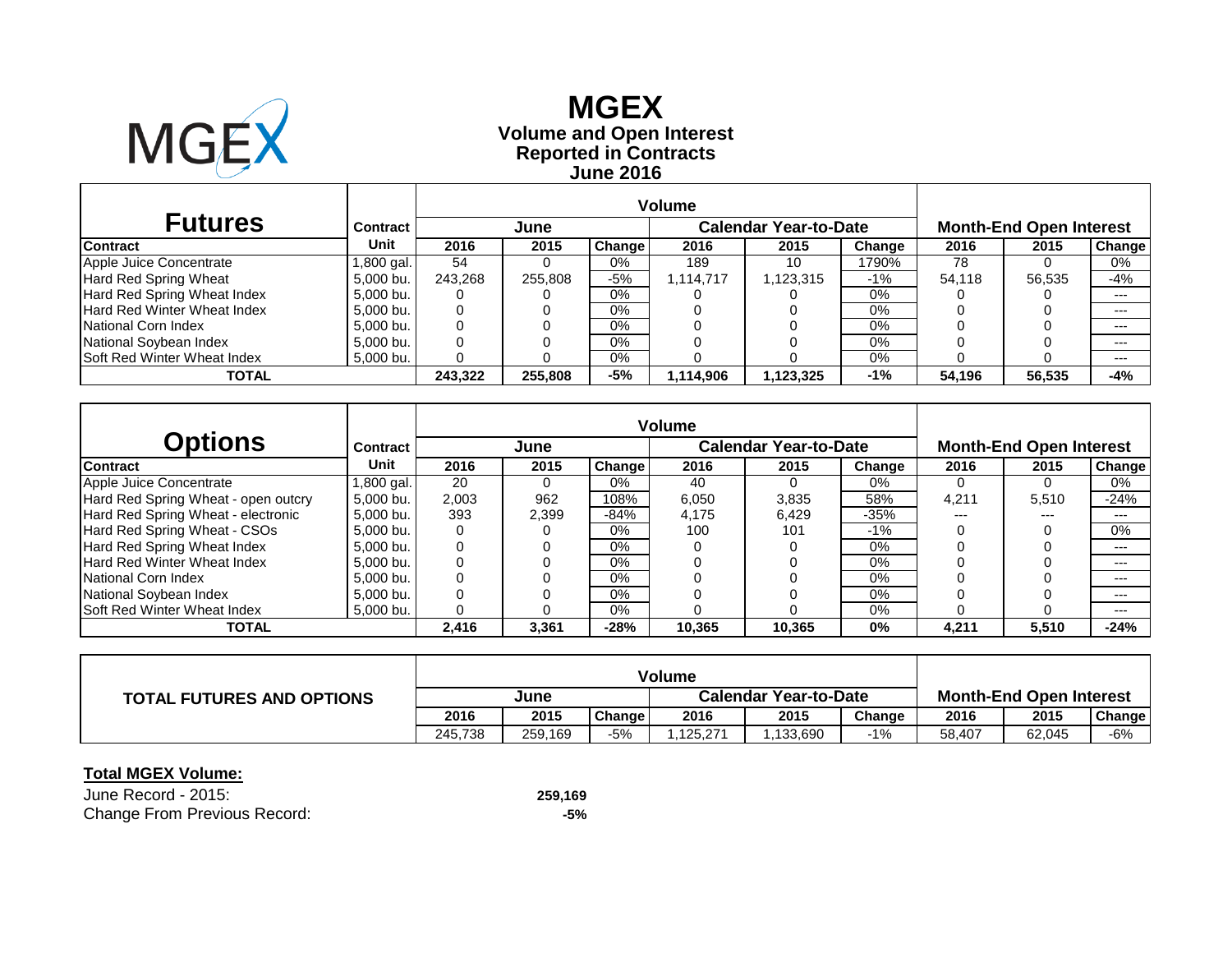

# **Reported in Contracts Volume and Open Interest MGEX July 2016**

| <b>Futures</b>              | Contract   |         | July    |        |           | <b>Calendar Year-to-Date</b> | <b>Month-End Open Interest</b> |        |        |               |
|-----------------------------|------------|---------|---------|--------|-----------|------------------------------|--------------------------------|--------|--------|---------------|
| <b>Contract</b>             | Unit       | 2016    | 2015    | Change | 2016      | 2015                         | Change                         | 2016   | 2015   | <b>Change</b> |
| Apple Juice Concentrate     | 1,800 gal. | 20      |         | 0%     | 209       | 10                           | 990%                           | 58     |        | 0%            |
| Hard Red Spring Wheat       | 5,000 bu.  | 146.563 | 184.583 | $-21%$ | .261,280  | 898,707 ا                    | -4%                            | 60.665 | 60.294 | 1%            |
| Hard Red Spring Wheat Index | 5,000 bu.  | 0       |         | 0%     |           |                              | 0%                             |        |        | $---$         |
| Hard Red Winter Wheat Index | 5.000 bu.  | 0       |         | 0%     |           |                              | 0%                             |        |        | $---$         |
| National Corn Index         | 5.000 bu.  | 0       |         | 0%     |           |                              | 0%                             |        |        | $---$         |
| National Soybean Index      | 5.000 bu.  | 0       |         | 0%     |           |                              | 0%                             |        |        | $---$         |
| Soft Red Winter Wheat Index | 5,000 bu.  | 0       |         | 0%     |           |                              | 0%                             |        |        | $---$         |
| TOTAL                       |            | 146,583 | 184.583 | $-21%$ | 1,261,489 | 1,307,908                    | -4%                            | 60.723 | 60.294 | 1%            |

|                                     |            | <b>Volume</b> |       |        |        |                              |        |                                |       |        |  |
|-------------------------------------|------------|---------------|-------|--------|--------|------------------------------|--------|--------------------------------|-------|--------|--|
| <b>Options</b>                      | Contract   |               | July  |        |        | <b>Calendar Year-to-Date</b> |        | <b>Month-End Open Interest</b> |       |        |  |
| <b>Contract</b>                     | Unit       | 2016          | 2015  | Change | 2016   | 2015                         | Change | 2016                           | 2015  | Change |  |
| Apple Juice Concentrate             | 1,800 gal. | 0             |       | 0%     | 40     |                              | 0%     |                                | 0     | 0%     |  |
| Hard Red Spring Wheat - open outcry | 5.000 bu.  | 1.322         | 1.753 | $-25%$ | 7.372  | 5,588                        | 32%    | 5,089                          | 7.295 | $-30%$ |  |
| Hard Red Spring Wheat - electronic  | 5.000 bu.  | 702           | 2.025 | $-65%$ | 4.877  | 8,454                        | $-42%$ | ---                            | ---   | $---$  |  |
| Hard Red Spring Wheat - CSOs        | 5.000 bu.  | 0             |       | $0\%$  | 100    | 101                          | $-1\%$ |                                |       | $0\%$  |  |
| Hard Red Spring Wheat Index         | 5.000 bu.  | 0             |       | $0\%$  |        |                              | $0\%$  |                                |       | $---$  |  |
| Hard Red Winter Wheat Index         | 5.000 bu.  | 0             |       | $0\%$  |        |                              | $0\%$  |                                |       | $---$  |  |
| National Corn Index                 | 5.000 bu.  | 0             |       | $0\%$  |        |                              | $0\%$  |                                |       | $---$  |  |
| National Soybean Index              | 5.000 bu.  | 0             |       | $0\%$  |        |                              | $0\%$  |                                |       | $---$  |  |
| <b>Soft Red Winter Wheat Index</b>  | 5.000 bu.  | 0             |       | $0\%$  |        |                              | 0%     |                                |       | $---$  |  |
| <b>TOTAL</b>                        |            | 2,024         | 3.778 | $-46%$ | 12.389 | 14.143                       | $-12%$ | 5,089                          | 7.295 | $-30%$ |  |

|                                  | <b>Volume</b> |         |        |                              |          |        |                                |        |        |  |
|----------------------------------|---------------|---------|--------|------------------------------|----------|--------|--------------------------------|--------|--------|--|
| <b>TOTAL FUTURES AND OPTIONS</b> | July          |         |        | <b>Calendar Year-to-Date</b> |          |        | <b>Month-End Open Interest</b> |        |        |  |
|                                  | 2016          | 2015    | Change | 2016                         | 2015     | Change | 2016                           | 2015   | Change |  |
|                                  | 148.607       | 188.361 | $-21%$ | ,273,878                     | ,322,051 | -4%    | 65,812                         | 67,589 | $-3%$  |  |

| July Record - 2015:          | 188.361 |
|------------------------------|---------|
| Change From Previous Record: | -21%    |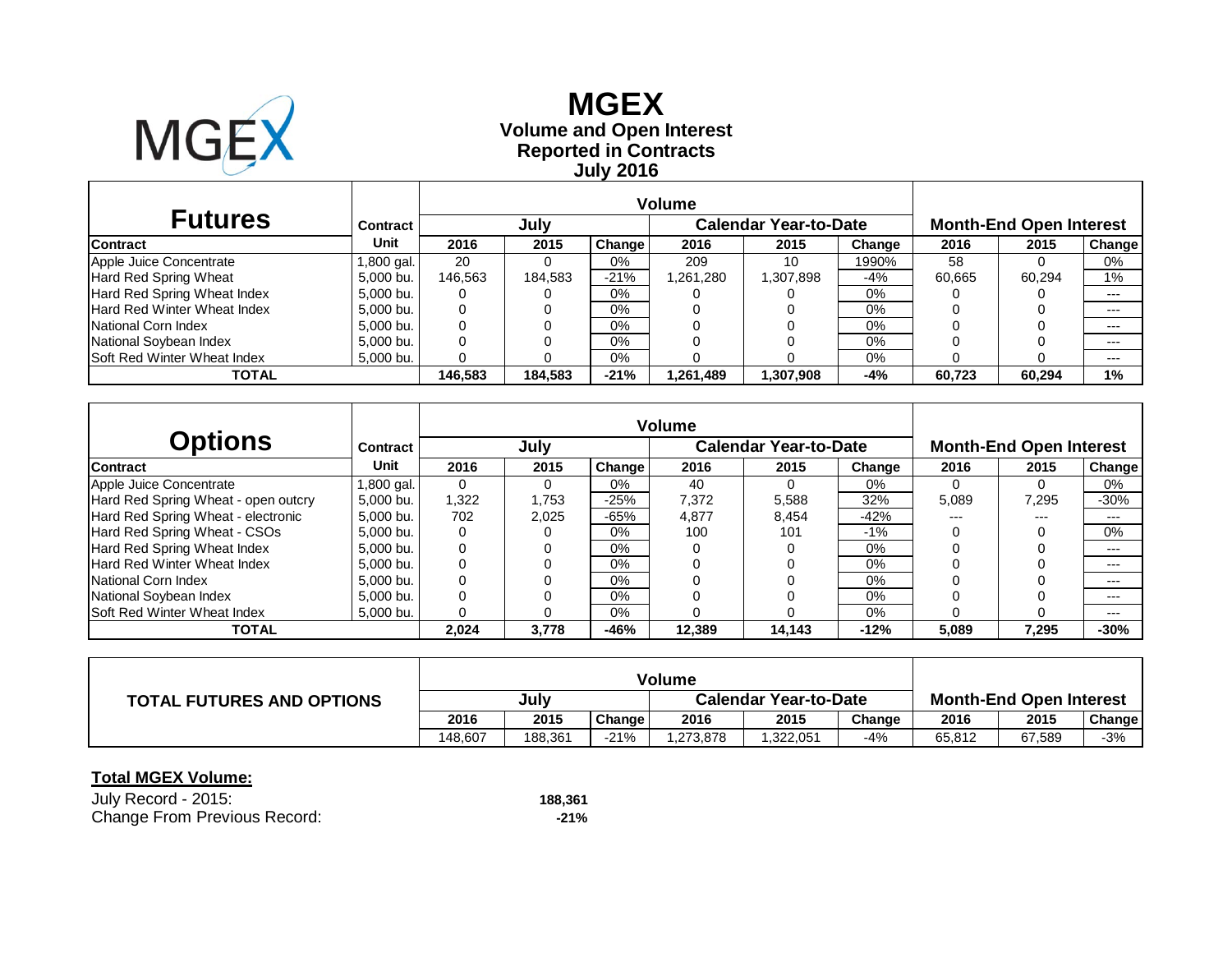

# **Reported in Contracts Volume and Open Interest MGEX August 2016**

|                                    |                 |              | <b>Volume</b> |               |          |                              |        |        |                                |         |
|------------------------------------|-----------------|--------------|---------------|---------------|----------|------------------------------|--------|--------|--------------------------------|---------|
| <b>Futures</b>                     | <b>Contract</b> |              | <b>August</b> |               |          | <b>Calendar Year-to-Date</b> |        |        | <b>Month-End Open Interest</b> |         |
| <b>Contract</b>                    | Unit            | 2016         | 2015          | <b>Change</b> | 2016     | 2015                         | Change | 2016   | 2015                           | Change  |
| Apple Juice Concentrate            | 1,800 gal.      | 32           |               | $0\%$         | 241      | 10                           | 2310%  | 50     |                                | 0%      |
| Hard Red Spring Wheat              | 5,000 bu.       | 258.875      | 261,349       | $-1%$         | .520,155 | .569,247                     | -3%    | 61.008 | 55.419                         | 10%     |
| Hard Red Spring Wheat Index        | 5,000 bu.       | O            |               | $0\%$         |          |                              | $0\%$  |        |                                | $--$    |
| lHard Red Winter Wheat Index       | 5,000 bu.       | $\mathbf{0}$ |               | $0\%$         |          |                              | $0\%$  |        |                                | $--$    |
| National Corn Index                | 5,000 bu.       | 0            |               | $0\%$         |          |                              | $0\%$  |        |                                | $--$    |
| National Soybean Index             | 5,000 bu.       | U            |               | $0\%$         |          |                              | $0\%$  |        |                                | $- - -$ |
| <b>Soft Red Winter Wheat Index</b> | 5,000 bu.       |              |               | $0\%$         |          |                              | $0\%$  |        |                                | $--$    |
| <b>TOTAL</b>                       |                 | 258,907      | 261,349       | $-1%$         | .520.396 | .569,257                     | -3%    | 61,058 | 55,419                         | 10%     |

|                                     |                 |          |          |               | <b>Volume</b> |                              |        |                                |       |         |  |
|-------------------------------------|-----------------|----------|----------|---------------|---------------|------------------------------|--------|--------------------------------|-------|---------|--|
| <b>Options</b>                      | <b>Contract</b> |          | August   |               |               | <b>Calendar Year-to-Date</b> |        | <b>Month-End Open Interest</b> |       |         |  |
| <b>Contract</b>                     | <b>Unit</b>     | 2016     | 2015     | <b>Change</b> | 2016          | 2015                         | Change | 2016                           | 2015  | Change  |  |
| Apple Juice Concentrate             | .800 gal.       | $\Omega$ | $\Omega$ | $0\%$         | 40            |                              | $0\%$  | $\Omega$                       |       | $0\%$   |  |
| Hard Red Spring Wheat - open outcry | 5,000 bu.       | 850      | 1,989    | $-57%$        | 8,222         | 7.577                        | 9%     | 3,238                          | 6,064 | $-47%$  |  |
| Hard Red Spring Wheat - electronic  | 5,000 bu.       | 648      | 2,605    | $-75%$        | 5,525         | 11,059                       | $-50%$ | ---                            | ---   | $---$   |  |
| Hard Red Spring Wheat - CSOs        | 5,000 bu.       | 0        | 100      | $-100%$       | 100           | 201                          | $-50%$ |                                | 100   | $-100%$ |  |
| Hard Red Spring Wheat Index         | 5.000 bu.       | $\Omega$ | 0        | 0%            |               |                              | $0\%$  |                                |       | $--$    |  |
| Hard Red Winter Wheat Index         | 5.000 bu.       | 0        |          | $0\%$         |               |                              | $0\%$  |                                |       | $--$    |  |
| National Corn Index                 | 5.000 bu.       | 0        |          | $0\%$         |               |                              | $0\%$  |                                |       | $--$    |  |
| National Soybean Index              | 5,000 bu.       |          |          | $0\%$         |               |                              | $0\%$  |                                |       | $--$    |  |
| <b>Soft Red Winter Wheat Index</b>  | 5.000 bu.       | 0        |          | $0\%$         |               |                              | $0\%$  |                                |       | $--$    |  |
| <b>TOTAL</b>                        |                 | 1.498    | 4.694    | $-68%$        | 13,887        | 18.837                       | $-26%$ | 3,238                          | 6.164 | -47%    |  |

| <b>TOTAL FUTURES AND OPTIONS</b> | Auaust  |         |        | <b>Calendar Year-to-Date</b> |          |        | <b>Month-End Open Interest</b> |        |                     |  |
|----------------------------------|---------|---------|--------|------------------------------|----------|--------|--------------------------------|--------|---------------------|--|
|                                  | 2016    | 2015    | Change | 2016                         | 2015     | Change | 2016                           | 2015   | Change <sub>1</sub> |  |
|                                  | 260.405 | 266.043 | $-2%$  | .534.283                     | .588,094 | $-3%$  | 64.296                         | 61,583 | 4%                  |  |

#### **Total MGEX Volume:**

August Record - 2015: **266,043** Change From Previous Record: **-2%**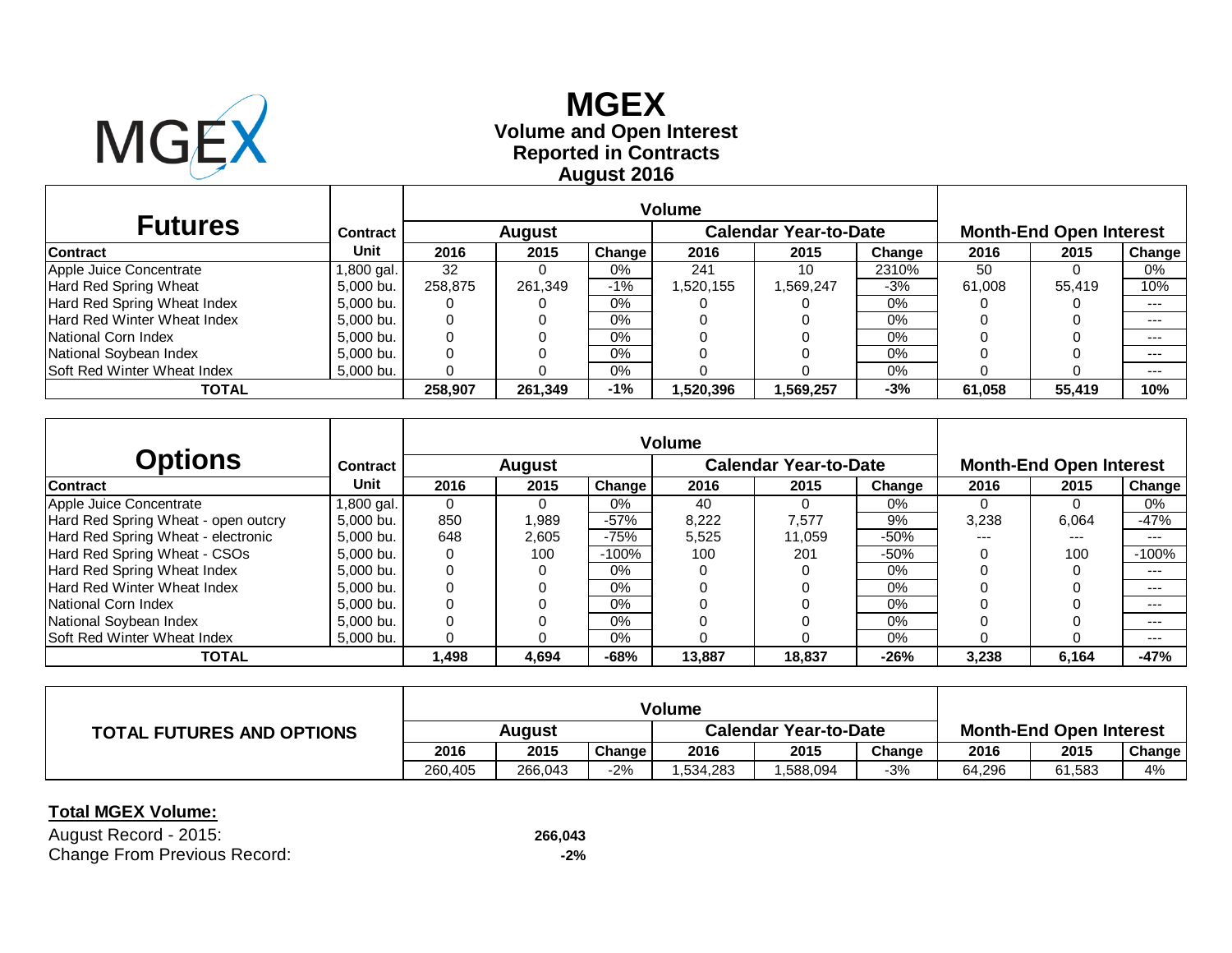

**Reported in Contracts Volume and Open Interest MGEX September 2016**

| <b>Futures</b>              | <b>Contract</b> I |         | <b>September</b> |               |          | <b>Calendar Year-to-Date</b> |        | <b>Month-End Open Interest</b> |        |         |  |
|-----------------------------|-------------------|---------|------------------|---------------|----------|------------------------------|--------|--------------------------------|--------|---------|--|
| <b>Contract</b>             | Unit              | 2016    | 2015             | <b>Change</b> | 2016     | 2015                         | Change | 2016                           | 2015   | Change  |  |
| Apple Juice Concentrate     | ,800 gal.         | 34      |                  | $0\%$         | 275      | 10                           | 2650%  | 36                             |        | 0%      |  |
| Hard Red Spring Wheat       | 5,000 bu.         | 137,569 | 129,486          | 6%            | ,657,724 | 1,698,733                    | $-2\%$ | 64,040                         | 58,674 | 9%      |  |
| Hard Red Spring Wheat Index | 5,000 bu.         |         |                  | $0\%$         |          |                              | 0%     |                                |        | $- - -$ |  |
| Hard Red Winter Wheat Index | 5,000 bu.         |         |                  | $0\%$         |          |                              | 0%     |                                |        | $- - -$ |  |
| National Corn Index         | 5,000 bu.         |         |                  | 0%            |          |                              | 0%     |                                |        | $- - -$ |  |
| National Soybean Index      | 5,000 bu.         |         |                  | $0\%$         |          |                              | 0%     |                                |        | $- - -$ |  |
| Soft Red Winter Wheat Index | 5,000 bu.         |         |                  | 0%            |          |                              | 0%     |                                |        | $- - -$ |  |
| <b>TOTAL</b>                |                   | 137,603 | 129,486          | 6%            | ,657,999 | 698,743                      | $-2\%$ | 64,076                         | 58,674 | 9%      |  |

| <b>Options</b>                      | Contract   |      | <b>September</b> |         |        | <b>Calendar Year-to-Date</b> |        | <b>Month-End Open Interest</b> |       |         |  |
|-------------------------------------|------------|------|------------------|---------|--------|------------------------------|--------|--------------------------------|-------|---------|--|
| <b>Contract</b>                     | Unit       | 2016 | 2015             | Change  | 2016   | 2015                         | Change | 2016                           | 2015  | Change  |  |
| Apple Juice Concentrate             | 1,800 gal. | 20   | 0                | $0\%$   | 60     | 0                            | 0%     |                                |       | $0\%$   |  |
| Hard Red Spring Wheat - open outcry | 5,000 bu.  | 264  | 1,184            | $-78%$  | 8,486  | 8,761                        | $-3%$  | 3,696                          | 6,963 | $-47%$  |  |
| Hard Red Spring Wheat - electronic  | 5,000 bu.  | 585  | 1,144            | $-49%$  | 6,110  | 12,203                       | $-50%$ | ---                            | ---   | $---$   |  |
| Hard Red Spring Wheat - CSOs        | 5,000 bu.  |      | 100              | $-100%$ | 100    | 301                          | $-67%$ |                                |       | $0\%$   |  |
| Hard Red Spring Wheat Index         | 5,000 bu.  | 0    |                  | 0%      |        |                              | $0\%$  |                                |       | $- - -$ |  |
| Hard Red Winter Wheat Index         | 5,000 bu.  |      |                  | 0%      |        |                              | 0%     |                                |       | $- - -$ |  |
| National Corn Index                 | 5,000 bu.  | 0    |                  | $0\%$   |        |                              | $0\%$  |                                |       | $- - -$ |  |
| National Soybean Index              | 5,000 bu.  |      |                  | $0\%$   |        |                              | $0\%$  |                                |       | $- - -$ |  |
| Soft Red Winter Wheat Index         | 5,000 bu.  |      |                  | $0\%$   |        |                              | 0%     |                                |       | $- - -$ |  |
| <b>TOTAL</b>                        |            | 869  | 2,428            | $-64%$  | 14,756 | 21,265                       | $-31%$ | 3,696                          | 6,963 | $-47%$  |  |

|                                  | Volume    |         |        |                              |          |        |                                |        |               |  |
|----------------------------------|-----------|---------|--------|------------------------------|----------|--------|--------------------------------|--------|---------------|--|
| <b>TOTAL FUTURES AND OPTIONS</b> | September |         |        | <b>Calendar Year-to-Date</b> |          |        | <b>Month-End Open Interest</b> |        |               |  |
|                                  | 2016      | 2015    | Change | 2016                         | 2015     | Change | 2016                           | 2015   | <b>Change</b> |  |
|                                  | 138,472   | 131,914 | 5%     | ,672,755                     | ,720,008 | $-3%$  | 67.772                         | 65,637 | 3%            |  |

### **Total MGEX Volume:**

September Record - 2002: **162,596** Change From Previous Record: **-15%**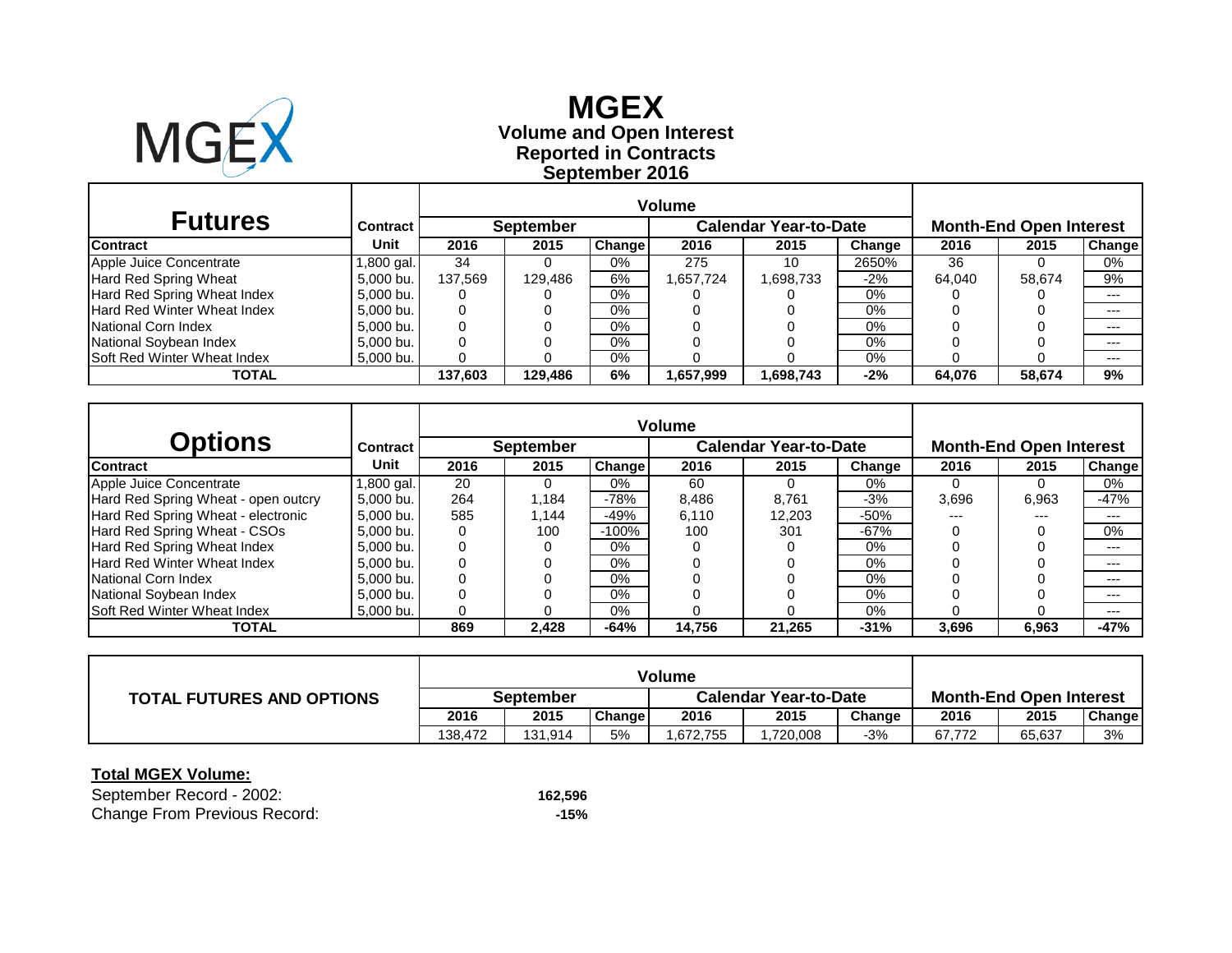

### **Reported in Contracts Volume and Open Interest MGEXOctober 2016**

| <b>Futures</b>                     | Contract I |         | October |         |          | Calendar Year-to-Date |        | <b>Month-End Open Interest</b> |        |        |  |
|------------------------------------|------------|---------|---------|---------|----------|-----------------------|--------|--------------------------------|--------|--------|--|
| <b>Contract</b>                    | Unit       | 2016    | 2015    | Change  | 2016     | 2015                  | Change | 2016                           | 2015   | Change |  |
| Apple Juice Concentrate            | 1,800 gal. |         | 20      | $-100%$ | 275      | 30                    | 817%   | 36                             |        | 0%     |  |
| Hard Red Spring Wheat              | 5.000 bu.  | 151.501 | 156.745 | $-3%$   | .809,225 | 1,855,478             | $-2%$  | 69.154                         | 66.272 | 4%     |  |
| Hard Red Spring Wheat Index        | 5.000 bu.  |         |         | 0%      |          |                       | $0\%$  |                                |        | $---$  |  |
| Hard Red Winter Wheat Index        | 5.000 bu.  |         |         | 0%      |          |                       | 0%     |                                |        | $---$  |  |
| National Corn Index                | 5.000 bu.  |         |         | 0%      |          |                       | 0%     |                                |        | $---$  |  |
| National Soybean Index             | 5.000 bu.  |         |         | $0\%$   |          |                       | 0%     |                                |        | $---$  |  |
| <b>Soft Red Winter Wheat Index</b> | 5,000 bu.  |         |         | $0\%$   |          |                       | 0%     |                                |        | $---$  |  |
| <b>TOTAL</b>                       |            | 151,501 | 156,765 | $-3%$   | ,809,500 | 1,855,508             | $-2%$  | 69.190                         | 66,272 | 4%     |  |

| Options                             | Contract    |          | October |        |        | <b>Calendar Year-to-Date</b> |        | <b>Month-End Open Interest</b> |       |        |  |
|-------------------------------------|-------------|----------|---------|--------|--------|------------------------------|--------|--------------------------------|-------|--------|--|
| <b>Contract</b>                     | <b>Unit</b> | 2016     | 2015    | Change | 2016   | 2015                         | Change | 2016                           | 2015  | Change |  |
| Apple Juice Concentrate             | l .800 gal. | $\Omega$ |         | 0%     | 60     | $\Omega$                     | 0%     |                                |       | 0%     |  |
| Hard Red Spring Wheat - open outcry | 5.000 bu.   | 1,253    | 0.049   | 19%    | 9,739  | 9,810                        | $-1%$  | 4.731                          | 7.686 | $-38%$ |  |
| Hard Red Spring Wheat - electronic  | 5.000 bu.   | 604      | 952     | $-37%$ | 6.714  | 13.155                       | -49%   | ---                            | ---   | ---    |  |
| Hard Red Spring Wheat - CSOs        | 5.000 bu.   | 0        |         | 0%     | 100    | 301                          | $-67%$ |                                |       | $0\%$  |  |
| Hard Red Spring Wheat Index         | 5.000 bu.   | 0        |         | $0\%$  |        |                              | $0\%$  |                                |       | ---    |  |
| Hard Red Winter Wheat Index         | 5.000 bu.   | 0        |         | $0\%$  |        |                              | $0\%$  |                                |       | $---$  |  |
| National Corn Index                 | 5.000 bu.   |          |         | $0\%$  |        |                              | $0\%$  |                                |       | $---$  |  |
| National Soybean Index              | 5.000 bu.   |          |         | 0%     |        |                              | $0\%$  |                                |       | ---    |  |
| <b>Soft Red Winter Wheat Index</b>  | 5.000 bu.   |          |         | 0%     |        |                              | 0%     |                                |       | $---$  |  |
| <b>TOTAL</b>                        |             | 1,857    | 2,001   | $-7%$  | 16,613 | 23.266                       | $-29%$ | 4.731                          | 7,686 | $-38%$ |  |

|                                  | <b>Volume</b> |         |        |                              |         |        |                                |        |        |  |
|----------------------------------|---------------|---------|--------|------------------------------|---------|--------|--------------------------------|--------|--------|--|
| <b>TOTAL FUTURES AND OPTIONS</b> | October       |         |        | <b>Calendar Year-to-Date</b> |         |        | <b>Month-End Open Interest</b> |        |        |  |
|                                  | 2016          | 2015    | Change | 2016                         | 2015    | Change | 2016                           | 2015   | Change |  |
|                                  | 153.358       | 158.766 | $-3%$  | .826,113                     | 878,774 | -3%    | 73,921                         | 73,958 | 0%     |  |

| October Record - 2007:       | 200.448 |
|------------------------------|---------|
| Change From Previous Record: | -23%    |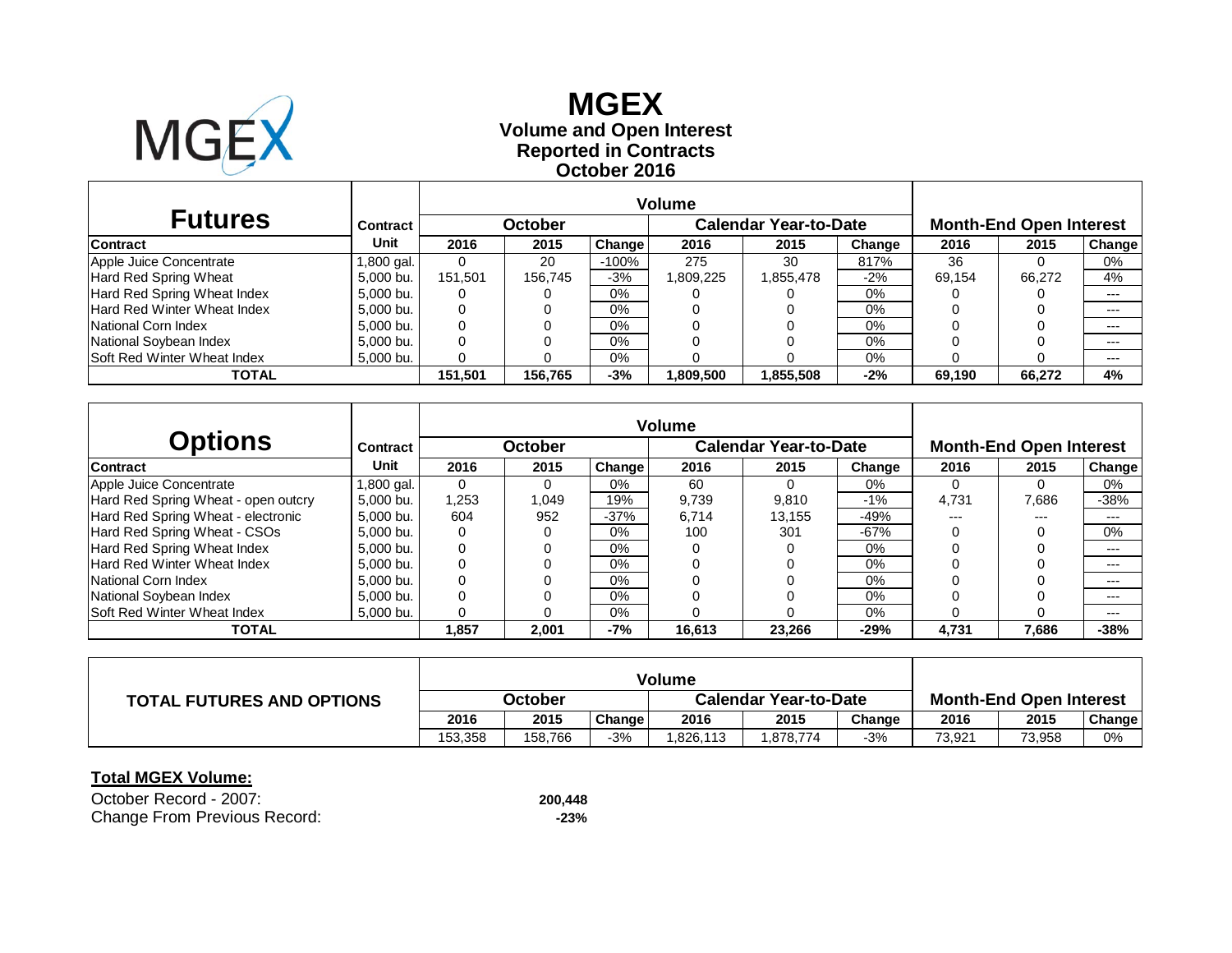

### **Reported in Contracts Volume and Open Interest MGEXNovember 2016**

| <b>Futures</b>                     | <b>Contract</b> |         | <b>November</b> |               |           | <b>Calendar Year-to-Date</b> |        |        | <b>Month-End Open Interest</b> |        |
|------------------------------------|-----------------|---------|-----------------|---------------|-----------|------------------------------|--------|--------|--------------------------------|--------|
| <b>Contract</b>                    | Unit            | 2016    | 2015            | <b>Change</b> | 2016      | 2015                         | Change | 2016   | 2015                           | Change |
| Apple Juice Concentrate            | 1,800 gal.      | 44      |                 | $0\%$         | 319       | 30                           | 963%   | 84     |                                | 0%     |
| Hard Red Spring Wheat              | 5,000 bu.       | 221.761 | 270.790         | $-18%$        | 2,030,986 | 2,126,268                    | $-4%$  | 59,451 | 67.107                         | $-11%$ |
| Hard Red Spring Wheat Index        | 5,000 bu.       |         |                 | $0\%$         |           |                              | 0%     |        |                                | $---$  |
| Hard Red Winter Wheat Index        | 5,000 bu.       |         |                 | $0\%$         |           |                              | 0%     |        |                                | $---$  |
| National Corn Index                | 5,000 bu.       |         |                 | $0\%$         |           |                              | 0%     |        |                                | $---$  |
| National Soybean Index             | 5.000 bu.       |         |                 | $0\%$         |           |                              | 0%     |        |                                | $---$  |
| <b>Soft Red Winter Wheat Index</b> | 5,000 bu.       |         |                 | $0\%$         |           |                              | 0%     |        |                                | $---$  |
| <b>TOTAL</b>                       |                 | 221,805 | 270,790         | $-18%$        | 2,031,305 | 2,126,298                    | -4%    | 59.535 | 67,107                         | $-11%$ |

|                                     |            | <b>Volume</b> |                 |               |        |                              |        |       |                                |        |
|-------------------------------------|------------|---------------|-----------------|---------------|--------|------------------------------|--------|-------|--------------------------------|--------|
| <b>Options</b>                      | Contract   |               | <b>November</b> |               |        | <b>Calendar Year-to-Date</b> |        |       | <b>Month-End Open Interest</b> |        |
| <b>Contract</b>                     | Unit       | 2016          | 2015            | <b>Change</b> | 2016   | 2015                         | Change | 2016  | 2015                           | Change |
| Apple Juice Concentrate             | 1,800 gal. | 0             |                 | $0\%$         | 60     | $\Omega$                     | 0%     |       |                                | 0%     |
| Hard Red Spring Wheat - open outcry | 5,000 bu.  | 2,375         | 862             | 176%          | 12.114 | 10.672                       | 14%    | 4,185 | 3,317                          | 26%    |
| Hard Red Spring Wheat - electronic  | 5.000 bu.  | 1.197         | 550             | 118%          | 7.911  | 13.705                       | $-42%$ | ---   | ---                            | ---    |
| Hard Red Spring Wheat - CSOs        | 5.000 bu.  | 0             |                 | $0\%$         | 100    | 301                          | $-67%$ |       |                                | 0%     |
| Hard Red Spring Wheat Index         | 5.000 bu.  |               |                 | $0\%$         |        |                              | $0\%$  |       |                                | ---    |
| Hard Red Winter Wheat Index         | 5.000 bu.  |               |                 | $0\%$         |        |                              | $0\%$  |       |                                | $---$  |
| National Corn Index                 | 5.000 bu.  |               |                 | $0\%$         |        |                              | $0\%$  |       |                                | $---$  |
| National Sovbean Index              | 5.000 bu.  |               |                 | $0\%$         |        |                              | $0\%$  |       |                                | ---    |
| <b>Soft Red Winter Wheat Index</b>  | 5.000 bu.  |               |                 | 0%            |        |                              | 0%     |       |                                | ---    |
| <b>TOTAL</b>                        |            | 3,572         | 1,412           | 153%          | 20,185 | 24.678                       | $-18%$ | 4,185 | 3,317                          | 26%    |

|                                  | <b>Volume</b> |         |        |                              |           |        |                                |        |               |
|----------------------------------|---------------|---------|--------|------------------------------|-----------|--------|--------------------------------|--------|---------------|
| <b>TOTAL FUTURES AND OPTIONS</b> | November      |         |        | <b>Calendar Year-to-Date</b> |           |        | <b>Month-End Open Interest</b> |        |               |
|                                  | 2016          | 2015    | Change | 2016                         | 2015      | Change | 2016                           | 2015   | <b>Change</b> |
|                                  | 225.377       | 272.202 | -17%   | 2,051,490                    | 2,150,976 | -5%    | 63.720                         | 70.424 | -10%          |

| November Record - 2015:      | 272,202 |
|------------------------------|---------|
| Change From Previous Record: | -17%    |